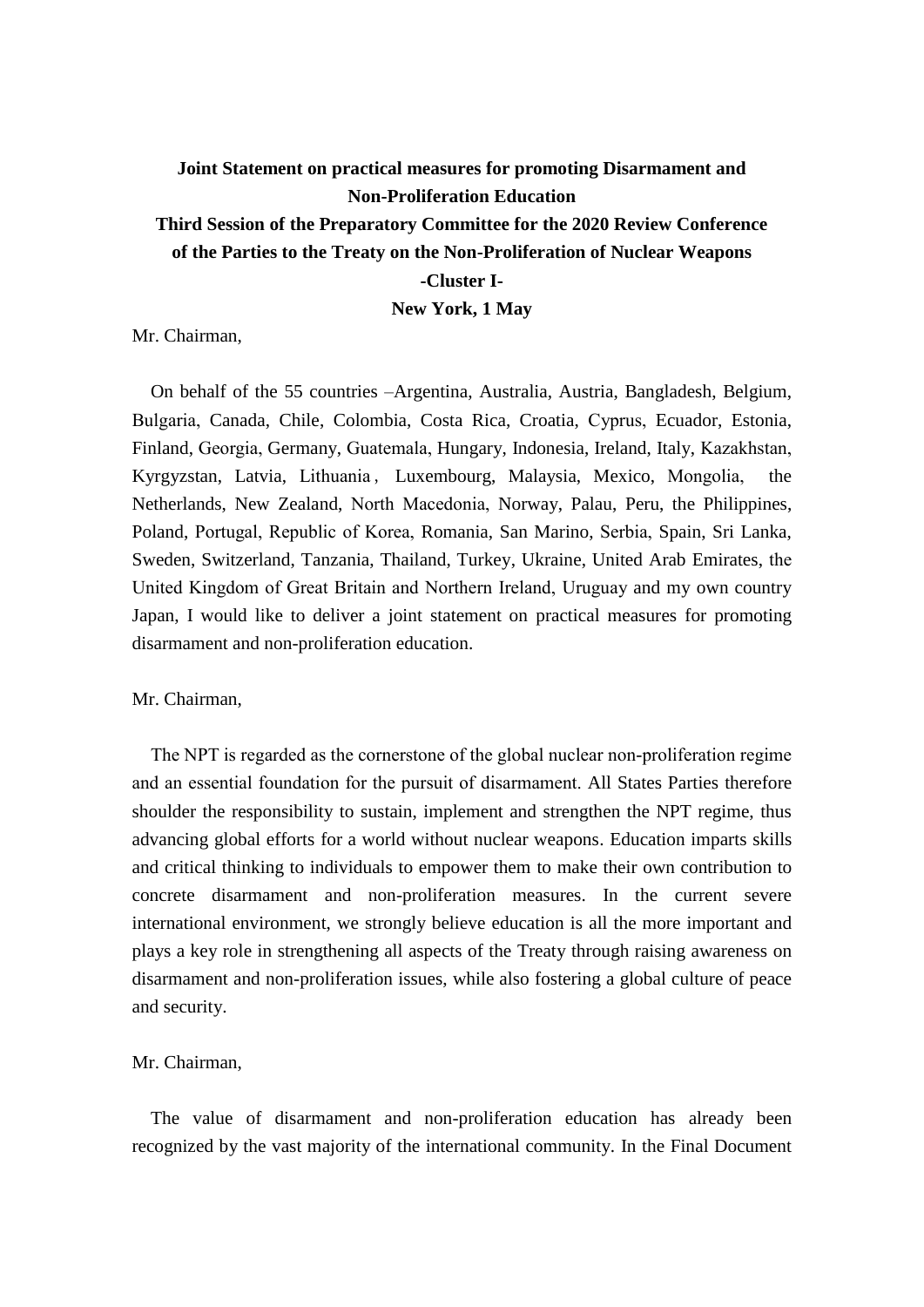of the 2010 NPT Review Conference, education was underscored as a useful and effective means to advance the goals of the Treaty in support of achieving a world without nuclear weapons. In addition, Action 22 of the 2010 NPT Action Plan encouraged all State Parties to implement the 34 recommendations contained in the 2002 report of the Secretary-General entitled "United Nations Study on Disarmament and Non-Proliferation Education (A/57/124)." The same point is reaffirmed in the biennial UN General Assembly resolutions on the United Nations study, and in the United Nations Information Programme, co-sponsored by a large number of delegations. We call on all State Parties to renew their commitment to implement these recommendations. Furthermore, "Securing Our Common Future: An Agenda for Disarmament" published in 2018 by UN Secretary-General António Guterres also contains useful and important elements for promoting nuclear disarmament and non-proliferation education.

# Mr. Chairman,

Among those elements, the following three measures are most relevant and State Parties are invited to take them into account in developing their education programs.

First, in accordance with the call for strengthening partnerships for disarmament contained in the 2018 UNSG's Disarmament Agenda, disarmament and non-proliferation education should be undertaken in a collaborative way with all relevant stakeholders. It should also take place in all States and regions. We emphasize the necessity of the promotion of further cooperation and collaboration among a diverse range of actors, such as governments, international and regional organizations, civil society, academia, educators, school and university students and the private sector, in order to learn from each another, create synergies, and maximize educational initiatives.

Second, since the publication of the 2002 report that recommended using new information and communications technologies, significant developments in science and technology have enriched and broadened the way people communicate and access information. This makes it even more relevant today to use new technologies and communication channels as educational tools. We therefore encourage Member States to further use the communicative and interactive functions of the Internet and social media to provide relevant material on nuclear disarmament and non-proliferation to people worldwide, including teachers and students.